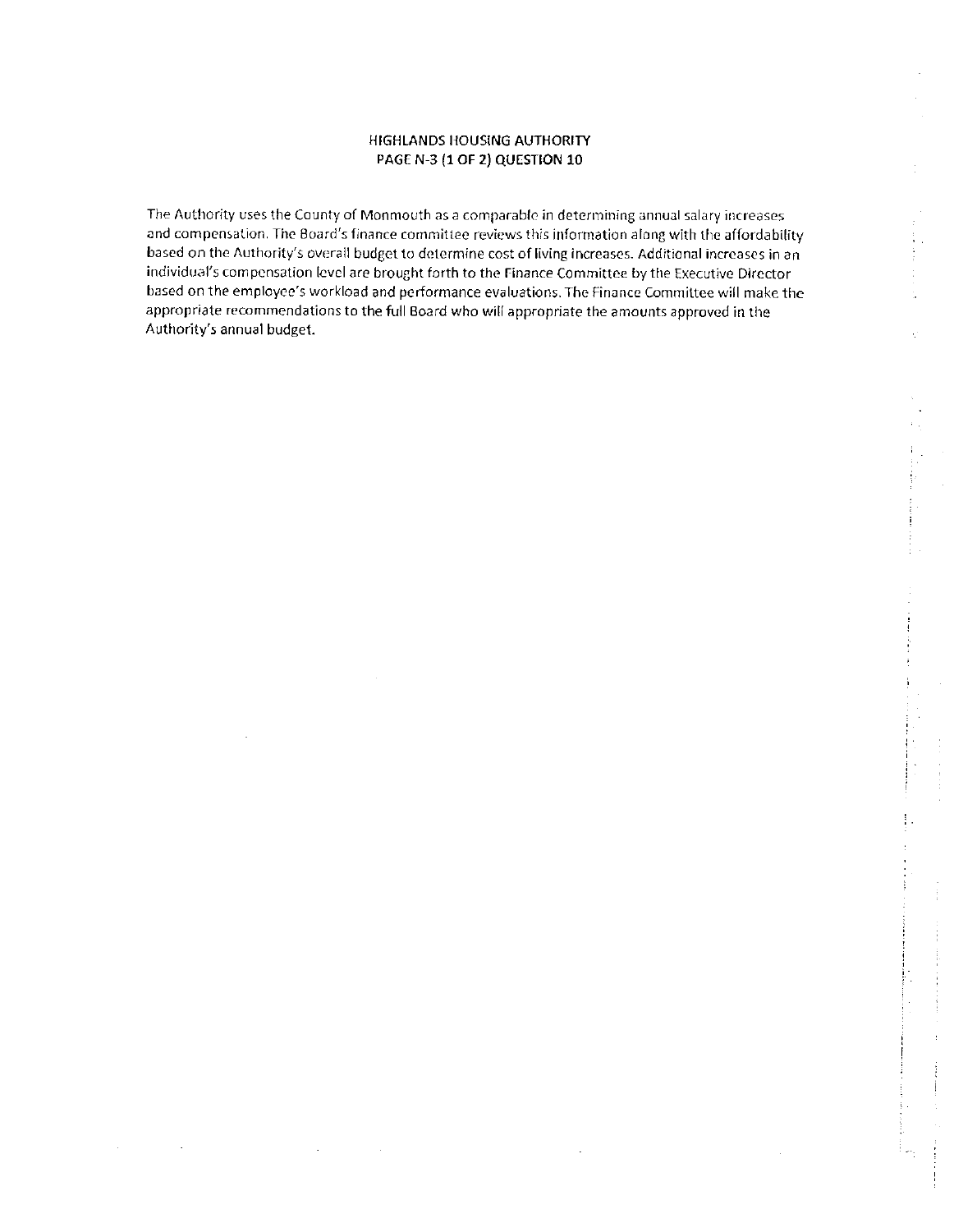| Eilen Willams<br>Ellen Williams<br>Ellen Williams<br>Ellen Williams<br>Ellen Williams<br>Name | Position<br>Commissioner<br>Commissioner<br>Commissioner<br>Commissioner | 6/6/2015 Comm Skills Class<br>31-Oct Fin. Issues Class<br>6/13/2015 Comm PR Class<br>4/11/2015 Ethics Class<br>5/16/2015 PHAS Class<br>Reason<br>Date | Piscataway, NJ<br>Piscataway, NJ<br>Parsippany, NJ<br>Piscataway, NJ<br>Piscataway, NJ<br>Location | Villeage/tolls/Park<br>Mileage/tolls/Park<br>Mileage/tolls/Park<br>Vileage/tolls/Park<br>Mileage/tolls/Park<br>Hotel/travel | \$36.48<br>\$17.40<br>\$22.40<br>\$24.40<br>\$24.40<br>Amount |
|-----------------------------------------------------------------------------------------------|--------------------------------------------------------------------------|-------------------------------------------------------------------------------------------------------------------------------------------------------|----------------------------------------------------------------------------------------------------|-----------------------------------------------------------------------------------------------------------------------------|---------------------------------------------------------------|
| Joseph Cusumano<br>Joseph Cusumano                                                            | Maintenance Repairer<br>Maintenance Repairer                             | HQS Seminar<br>HQS Seminar<br>11/17-19/15<br>11/17 19/15                                                                                              | Philadelphia, PA<br>Philadelphia, PA                                                               | Mileage/tolls/parking<br>Hotel/meals                                                                                        | \$637.64<br>\$54.81                                           |
| Renee DeMarco<br>Renee DeMarco                                                                | Res. Oper. Manager<br>Oper Manager<br>Res.                               | 10/12/2015 Annual Conference Atlantic City, NJ<br>10/12/2015 Annual Conference Atlantic City, NJ                                                      |                                                                                                    | Mileage/tolls<br>Hotel                                                                                                      | \$49.06<br>\$280.35                                           |
|                                                                                               |                                                                          |                                                                                                                                                       |                                                                                                    |                                                                                                                             |                                                               |

 $\frac{1}{2}$ 

 $\label{eq:2.1} \begin{array}{l} \mathcal{L}_{\text{max}}(\mathcal{L}_{\text{max}}) = \mathcal{L}_{\text{max}}(\mathcal{L}_{\text{max}}) \times \mathcal{L}_{\text{max}}(\mathcal{L}_{\text{max}}) \times \mathcal{L}_{\text{max}}(\mathcal{L}_{\text{max}}) \times \mathcal{L}_{\text{max}}(\mathcal{L}_{\text{max}}) \times \mathcal{L}_{\text{max}}(\mathcal{L}_{\text{max}}) \times \mathcal{L}_{\text{max}}(\mathcal{L}_{\text{max}}) \times \mathcal{L}_{\text{max}}(\mathcal{L}_{\text{max}}) \times \mathcal{L$ 

 $\mathcal{O}(\mathcal{O}(\log n))$  . The contract of the set of the set of the set of the set of the set of the set of the set of the set of the set of the set of the set of the set of the set of the set of the set of the set of the set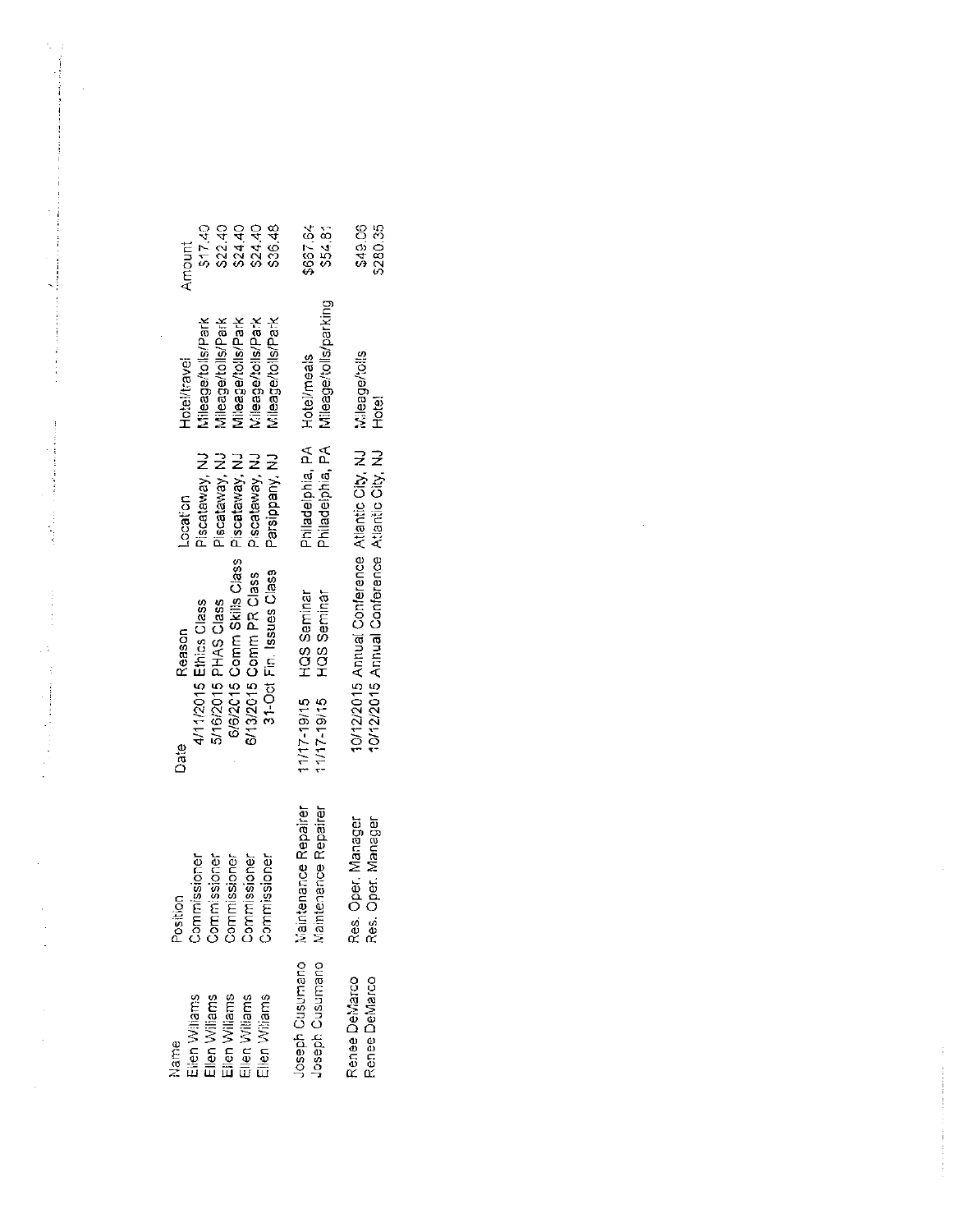|                                                | 11608<br>B:13 PM                                               | \$190.00<br>\$72.00                                                           | \$28.00<br>\$72.00                                               | <b>228222</b><br>23822                                         | 13.00                                        | \$4.50      | \$1.50<br>\$70.62                                                                |                                                     |                     |                           |         |                |
|------------------------------------------------|----------------------------------------------------------------|-------------------------------------------------------------------------------|------------------------------------------------------------------|----------------------------------------------------------------|----------------------------------------------|-------------|----------------------------------------------------------------------------------|-----------------------------------------------------|---------------------|---------------------------|---------|----------------|
|                                                | Eat In Order<br>Table: Table 21<br>12/17/15, 8:13 PM<br>Droerš |                                                                               |                                                                  |                                                                |                                              |             | \$16,00                                                                          | \$70,00                                             | \$90.00             | <b>3013.00</b><br>\$61.13 | 11 1883 | 3934.11        |
| Russon, AJ 07769<br>(732)741-3860              | Date:                                                          |                                                                               |                                                                  | â                                                              |                                              |             |                                                                                  |                                                     |                     |                           |         |                |
| 102 Numits of the Rivers<br><b>Ristoring P</b> |                                                                |                                                                               |                                                                  | Entres Size tagifolini w                                       |                                              |             |                                                                                  |                                                     |                     |                           |         |                |
|                                                |                                                                | 5 rack of lash<br>\$28.00 each<br>2 fflet algoon<br>\$25.00 each              | veal saltinhocca<br>\$36.00 each<br>2 pork shark<br>crahi .crahi | Entree Size rigatoni<br>pappardalle spacial<br>dessert platter | \$32.00 each<br>\$4.00 sach<br>2 cappured no | \$1.50 each | Sessiblant cromettes<br>$4$ muss $\log/n$ $\log$<br>\$14.00 sach<br>\$24.00 each | 5 stuffed zushrooms<br>\$14.60 each<br>pasta course | 約.00 段ch            |                           |         | Dustoner Paid: |
|                                                |                                                                |                                                                               |                                                                  | ċ.                                                             | $3$ calites                                  | hot tea     |                                                                                  | $\Xi$                                               |                     | lotal Tax;<br>Subtota?:   | Intol.  |                |
|                                                |                                                                | ltœ                                                                           | 1010379990                                                       |                                                                |                                              |             |                                                                                  |                                                     |                     |                           |         |                |
|                                                | Tko Riyers<br>I 07750                                          | Table: 12/17/15, 8:13 FM<br>Date: 12/17/15, 8:13 FM<br>Eat In Order<br>Ordert |                                                                  | asaka<br>11720 BYDAN<br>1520 BSA<br>$\mathfrak{g}$<br>N        | للا<br>مە                                    |             | according to card issuer agreement<br>I agree to pay the above total amount      |                                                     |                     |                           |         |                |
|                                                | Ristorante Giorgia<br>$(732)741 - 3880$                        |                                                                               |                                                                  | ₩                                                              | 49                                           |             |                                                                                  | Thank you for your business                         | ***Customer Copy*** |                           |         |                |
|                                                | Rurson, HJ<br>102 Avenue of                                    |                                                                               |                                                                  |                                                                |                                              | APPROVED    |                                                                                  |                                                     |                     |                           |         |                |
|                                                |                                                                |                                                                               | Paid With: VI3A<br>Bill:<br>Transaction:                         |                                                                |                                              |             |                                                                                  |                                                     |                     |                           |         |                |
|                                                |                                                                |                                                                               |                                                                  |                                                                |                                              |             |                                                                                  |                                                     |                     |                           |         |                |
|                                                |                                                                |                                                                               |                                                                  | Iptal:<br>$\frac{1}{2}$                                        | Tota <sub>1</sub> ;                          |             |                                                                                  |                                                     |                     |                           |         |                |
|                                                |                                                                |                                                                               |                                                                  |                                                                |                                              |             |                                                                                  |                                                     |                     |                           |         |                |

 $2016$  14:45 7322918743

 $\begin{bmatrix} 1 & 1 \\ 1 & 1 \end{bmatrix}$ 

 $\sim 10$ 

**HIGHLANDS HOUSING** 

PAGE 03/93

 $\mathfrak{a}$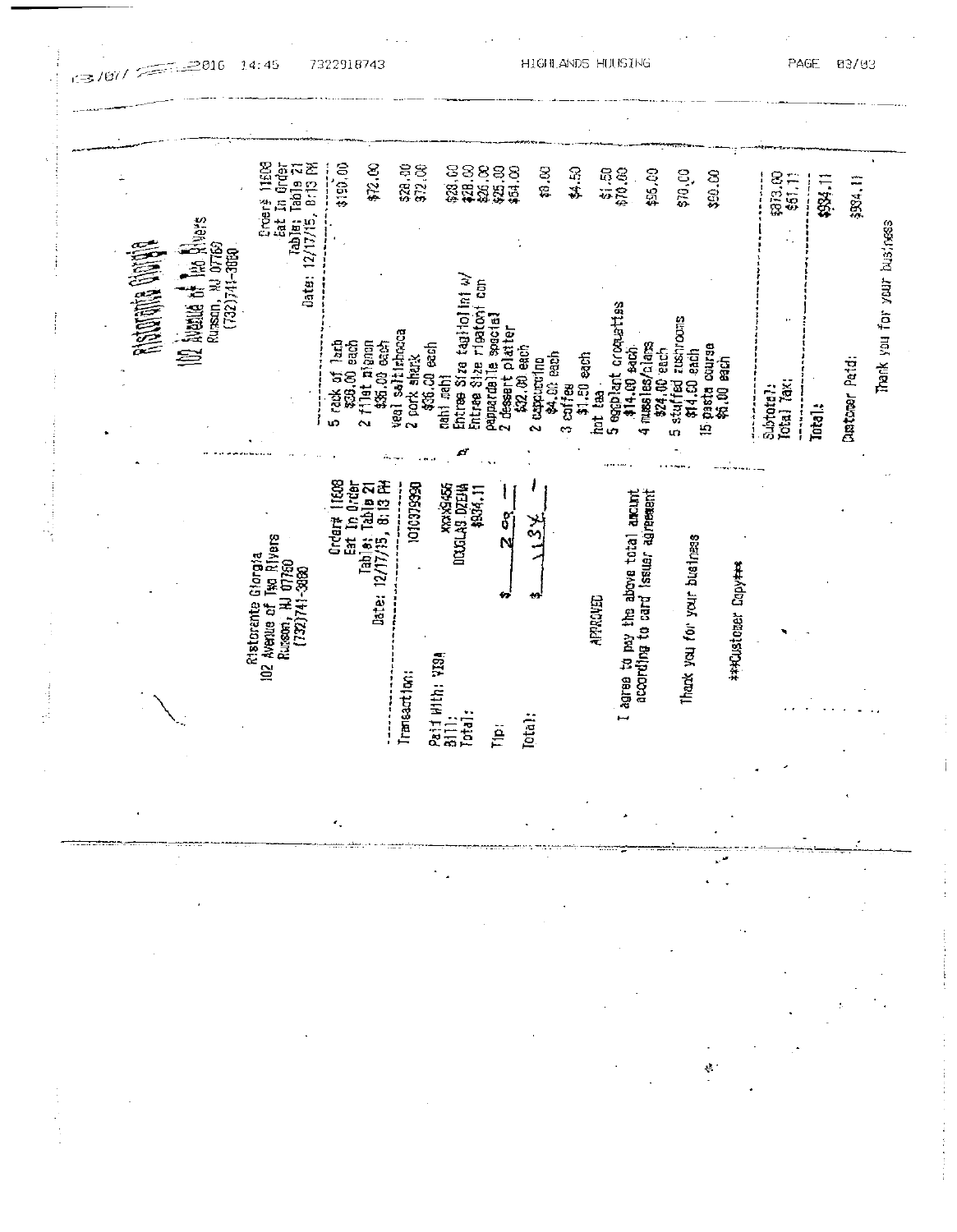# **HOUSING AUTHORITY INFORMATIONAL OUESTIONNAIRE (CONTINUED) HIGHLANDS**

(Name)

TO: 6/30/2017 FROM: 7/1/2016 **FISCAL YEAR:** 

- 13) Did the Authority provide any of the following to or for a person listed on Page N-4 or any other employee of the Authority:
	- a. First class or charter travel no  $\overline{p}$
	- b. Travel for companions
	- Tax indemnification and gross-up payments no  $\mathbf{C}$ .
	- d. Discretionary spending account no
	- e. Housing allowance or residence for personal use no
	- f. Payments for business use of personal residence no
	- g. Vehicle/auto allowance or vehicle for personal use no
	- h. Health or social club dues or initiation fees no
	- i. Personal services (i.e.: maid, chauffeur, chef) no

If the answer to any of the above is "yes," attach a description of the transaction including the name and position of the individual and the amount expended.

- 14) Did the Authority follow a written policy regarding payment or reimbursement for expenses incurred by employees and/or commissioners during the course of Authority business and does that policy require substantiation of expenses through receipts or invoices prior to reimbursement? yes  $\int f''$ no," attach an explanation of the Authority's process for reimbursing employees and commissioners for expenses.
- 15) Did the Authority make any payments to current or former commissioners or employees for severance or termination? no If "yes," attach explanation including amount paid.
- 16) Did the Authority make any payments to current or former commissioners or employees that were contingent upon the performance of the Authority or that were considered discretionary bonuses? no  $f'$  "yes," attach explanation including amount paid.
- 17) Did the Authority comply with its Continuing Disclosure Agreements for all debt issuances outstanding by submitting its audited annual financial statements, annual operating data, and notice of material events to the Municipal Securities Rulemaking Board's Electronic Municipal Marketplace Access (EMMA) as required?  $N/A$  If "no," attach a description of the Authority's plan to ensure compliance with its Continuing Disclosure Agreements in the future.
- 18) Did the Authority receive any notices from the Department of Housing and Urban Development or any other entity regarding maintenance or repairs required to the Authority's facilities to bring them into compliance with current regulations and standards that it has not yet taken action to remediate? no If "yes," attach explanation as to why the Authority has not yet undertaken the required maintenance or repairs and describe the Authority's plan to address the conditions identified.
- 19) Did the Authority receive any notices of fines or assessments from the Department of Housing and Urban Development or any other entity due to noncompliance with current regulations ? DO If "yes," attach a description of the event or condition that resulted in the fine or assessment and indicate the amount of the fine or assessment.
- 20) Has the Authority been deemed "troubled" by the Department of Housing and Urban Development? no If "yes," attach an explanation of the reason the Authority was deemed "troubled" and describe the Authority's plan to address the conditions identified.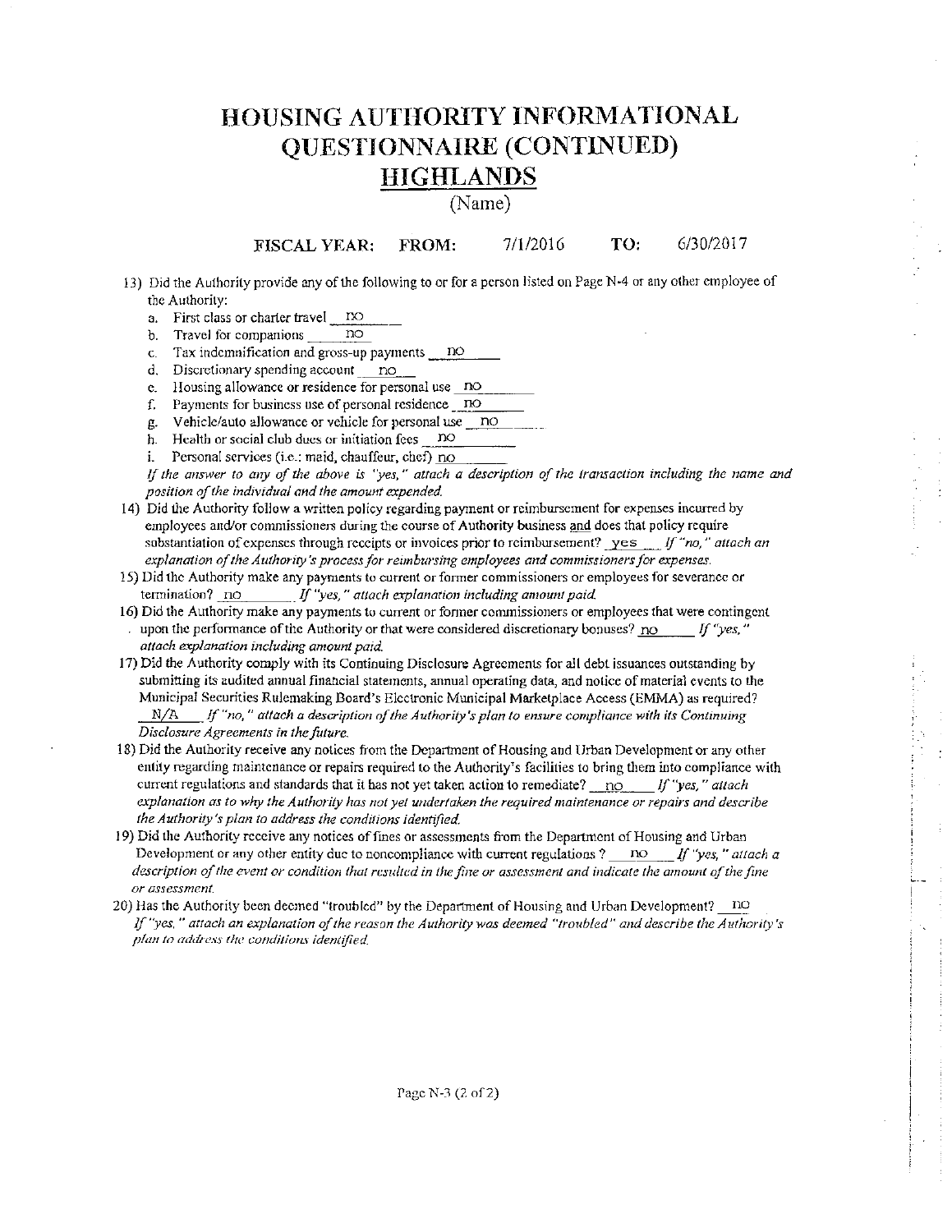# AUTHORITY SCHEDULE OF COMMISSIONERS, OFFICERS, KEY EMPLOYEES, HIGHEST COMPENSATED EMPLOYEES AND INDEPENDENT CONTRACTORS HIGHLANDS

### (Name)

**FISCAL YEAR:** FROM: 7/1/2016 TO: 6/30/2017

Complete the attached table for all persons required to be listed per #1-4 below.

- 1) List all of the Authority's current commissioners and officers and amount of compensation from the Authority and any other public entities as defined below. Enter zero if no compensation was paid.
- 2) List all of the Authority's key employees and highest compensated employees other than a commissioner or officer as defined below and amount of compensation from the Authority and any other public entities.
- 3) List all of the Authority's former officers, key employees and highest compensated employees who received more than \$100,000 in reportable compensation from the Authority and any other public entities during the most recent fiscal year completed.
- 4) List all of the Authority's former commissioners who received more than \$10,000 in reportable compensation from the Authority and any other public entities during the most recent fiscal year completed.
- Commissioner: A member of the governing body of the authority with voting rights. Include alternates for purposes of this schedule.
- Officer: A person clected or appointed to manage the authority's daily operations at any time during the year, such as the chairperson, vice-chairperson, secretary, or treasurer. For the purposes of this schedule, treat the authority's top management official and top financial official as officers. A member of the governing body may be both a commissioner and an officer for the purposes of this schedule.
- Key employee: An employee or independent contractor of the authority (other than a commissioner or officer) who meets both of the following criteria:

a) The individual received reportable compensation from the authority and all other public entities in excess of \$150,000 for the most recent fiscal year completed; and

b) The individual has responsibilities or influence over the authority as a whole or has power to control or determine 10% or more of the authority's capital expenditures or operating budget.

- Highest compensated employee: One of the five highest compensated employees or independent contractors of the authority other than current commissioners, officers, or key employees whose aggregate reportable compensation from the authority and other public entities is greater than \$100,000 for the most recent fiscal year completed.
- Compensation: All forms of cash and non-cash payments or benefits provided in exchange for services, including salaries and wages, bonuses, severance payments, deferred payments, retirement benefits, fringe benefits, and other financial arrangements or transactions such as personal vehicles, meals, housing, personal and family education benefits, below-market loans, payment of personal or family travel, entertainment, and personal use of the Authority's property. Compensation includes payments and other benefits provided to both employees and independent contractors in exchange for services.
- Reportable compensation: The aggregate compensation that is reported (or is required to be reported) on Form W-2, box 1 or 5, whichever amount is greater, and/or Form 1099-MISC, box 7, for the most recent calendar year ended 60 days before the start of the proposed budget year. For example, for fiscal years ending December 31, 2016, the calendar year 2014 W-2 and 1099 should be used (60 days prior to start of budget year is November 1, 2015, with 2014 being the most recent calendar year ended), and for fiscal years ending June 30, 2017, the calendar year 2015 W-2 and 1099 should be used (60 days prior to start of budget year is May 1, 2016, with 2015 being the most recent calendar year ended).
- Other Public Entity: Any municipality, county, local authority, fire district, or other government unit, regardless of whether it is related in any way to the Authority either by function or by physical location.

### Page N-4 (1 of 2)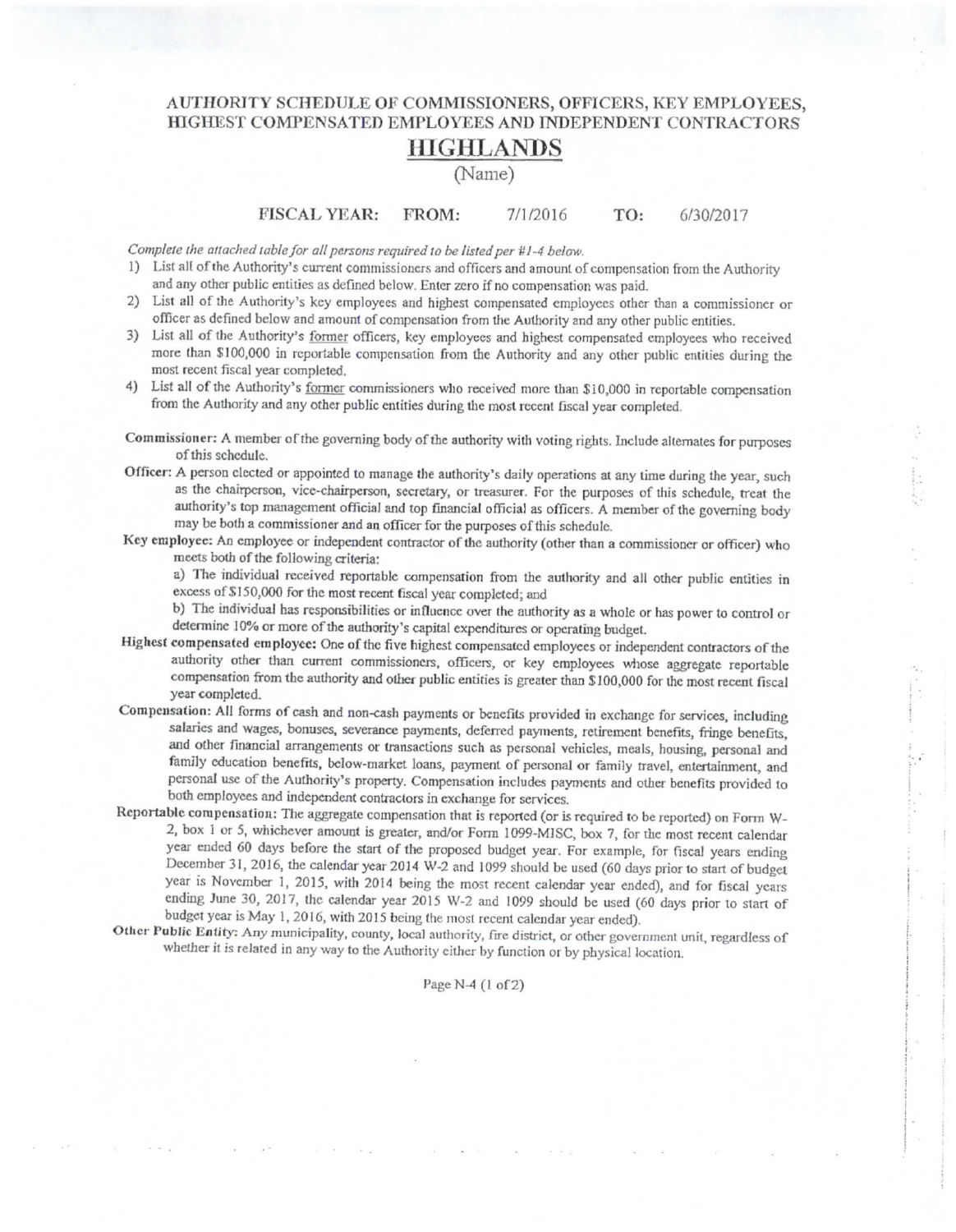

Authority Sciedule of Commissioners, Officers, Key Employees, Highest Compensated Employees and Independent Contractors (Continued)

 $\frac{1}{2}$ 

÷  $\hat{\boldsymbol{\epsilon}}$  ,

Ò,

 $\ddot{\cdot}$ 

 $\begin{array}{c}\n\hline\n\vdots \\
\hline\n\vdots\n\end{array}$ 

l.

 $\ddot{\cdot}$ 

ŧ

İ

ķ

 $\frac{1}{2}$ 

 $\ddot{\phantom{1}}$ 

Page N-4 (2 of 2)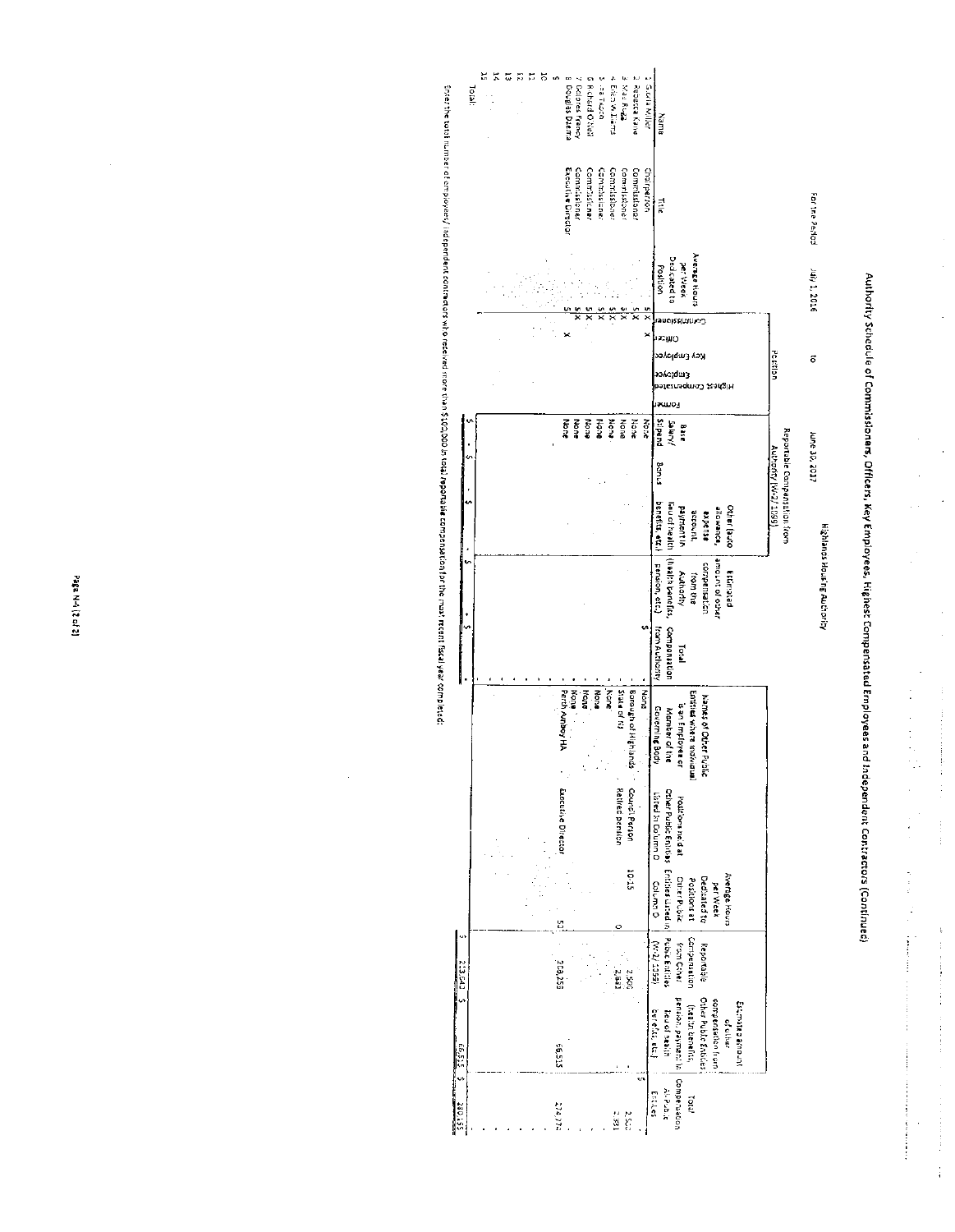| is medical coverage provided by the SHBP (Yes or No)?<br>Is prescription drug coverage provided by the SHBP (Yes or No)? | <b>GRANDTOTAL</b>      | Subtotal<br>Anticket in the second<br><b>PERSONAL PROPERTY</b> | Employee Cost Sharing Contribution (enter as negative - ) | Family         | Employee & Spouse (or Partner) | Parent & Child              | Single Coverage<br><u> Retirees - Health Benefits - Annual Cost</u> |                | Suptotal<br>Employee Cost Sharing Contribution (enter as negative - ) | Family | Employee & Spouse (or Partner) |                | Parent & Child<br>Single Coverage | Commissioners - Health Benefits - Annual Cost | وأشاره والمتواطئ والمراد وأرأت والمتقدمين والمتعاونة والمتواطئ المواطئ | letotdu?                      | Employee Cost Sharing Contribution (enter as negative - ) | Family        | Employee & Spouse (or Partner) | Parent & Child | S.ngie Coverage  | Active Employees - Health Benefits - Annual Cost |                  |                                                            |                              |                    |                                                      |
|--------------------------------------------------------------------------------------------------------------------------|------------------------|----------------------------------------------------------------|-----------------------------------------------------------|----------------|--------------------------------|-----------------------------|---------------------------------------------------------------------|----------------|-----------------------------------------------------------------------|--------|--------------------------------|----------------|-----------------------------------|-----------------------------------------------|------------------------------------------------------------------------|-------------------------------|-----------------------------------------------------------|---------------|--------------------------------|----------------|------------------|--------------------------------------------------|------------------|------------------------------------------------------------|------------------------------|--------------------|------------------------------------------------------|
|                                                                                                                          | ∥ຎ                     | 3340                                                           |                                                           |                | 0                              |                             |                                                                     |                | (全国通信管理)<br>点头等场<br>o<br>K                                            |        |                                |                |                                   |                                               |                                                                        | <b>Shirth Z</b><br>ch villet. | <b>MARKET STAR</b>                                        |               |                                |                | N<br>m<br>12,467 |                                                  | Budget<br>Budget | Members (Medical<br>& Rx) Proposed<br>Employee<br>Proposed | # of Covered<br>Estimate per | <b>Annual Cost</b> | For the Perlod<br><b>Highlands Housing Authority</b> |
| $\tilde{\mathfrak{g}}$<br>$\vec{B}$                                                                                      | 5.22,666               |                                                                |                                                           |                |                                |                             |                                                                     |                |                                                                       |        |                                |                |                                   |                                               |                                                                        | 22,666                        | (2,268) &                                                 |               |                                |                | ↭<br>24,934      |                                                  | Budget           | Proposed<br>Estimate                                       | Total Cost                   |                    | 14 1, 2016                                           |
|                                                                                                                          | Į<br>N                 |                                                                | <b>Architects</b>                                         |                | o                              |                             |                                                                     |                | <b>BY FREES FAST TO</b>                                               |        |                                |                |                                   |                                               |                                                                        | 不安地球                          |                                                           |               |                                |                | N                |                                                  | Current Year     | (Medical & Rx)<br>Members                                  | # of Covered                 |                    | õ                                                    |
|                                                                                                                          |                        |                                                                |                                                           |                |                                |                             |                                                                     | 就想。<br>医药物性尿   |                                                                       |        |                                |                |                                   |                                               |                                                                        | ◎ 2                           |                                                           |               |                                |                | ↭<br>11.873      |                                                  | Current Year     | per Employee<br>Annual Cost                                |                              |                    |                                                      |
|                                                                                                                          | w<br>21.586            |                                                                |                                                           |                |                                |                             |                                                                     | <b>I</b>       |                                                                       |        |                                |                |                                   |                                               | 21,586                                                                 | (2160)                        |                                                           |               |                                |                | CO.<br>23,746    |                                                  | Year Cost        | Total Current                                              |                              |                    | June 30, 2017                                        |
|                                                                                                                          | J.<br>180 <sup>1</sup> |                                                                |                                                           |                |                                |                             |                                                                     |                |                                                                       |        |                                |                |                                   |                                               | $\frac{1}{8}$                                                          | (80i)                         |                                                           |               |                                |                | ∽<br>3311        |                                                  | (Decrease)       | \$ Increase                                                |                              |                    |                                                      |
|                                                                                                                          | $5.0\%$                | <b>FDIVOR</b>                                                  | <b>IC/AID#</b><br>$10\,\mathrm{MeV}$                      | <b>ID/A'GB</b> | <b>ID/AIGH</b>                 | <b>iC/A</b> <sup>:</sup> G# |                                                                     | <b>IC/AiG#</b> | <b>IC/AIGH</b>                                                        | 10/MG# | <b>IO/AIG#</b>                 | <b>BOIV.01</b> | <b>HDIV/01</b>                    |                                               | 5.0%                                                                   | %0'S                          | <b>IC/MO#</b>                                             | <b>FOW/03</b> |                                | <b>NOIA</b>    | 5.0%             |                                                  | (Decrease)       | % Increase                                                 |                              |                    |                                                      |

# Schedule of Health Benefits - Detailed Cost Analysis

 $\frac{1}{2}$ 

 $\begin{array}{c} \frac{1}{2} \frac{1}{2} \frac{1}{2} \frac{1}{2} \frac{1}{2} \frac{1}{2} \frac{1}{2} \frac{1}{2} \frac{1}{2} \frac{1}{2} \frac{1}{2} \frac{1}{2} \frac{1}{2} \frac{1}{2} \frac{1}{2} \frac{1}{2} \frac{1}{2} \frac{1}{2} \frac{1}{2} \frac{1}{2} \frac{1}{2} \frac{1}{2} \frac{1}{2} \frac{1}{2} \frac{1}{2} \frac{1}{2} \frac{1}{2} \frac{1}{2} \frac{1}{2} \frac{1}{2} \frac{$ 

 $\frac{1}{2}$ 

 $\frac{1}{\sqrt{2}}$ 

 $\mathcal{L}_{\text{max}}$  is a set of the contract of the set of the set of the set of the set of the set of the set of the set of the set of the set of the set of the set of the set of the set of the set of the set of the set of the

化二甲基苯甲基苯甲基苯甲基苯甲基苯甲基

 $\frac{1}{\sqrt{2}}$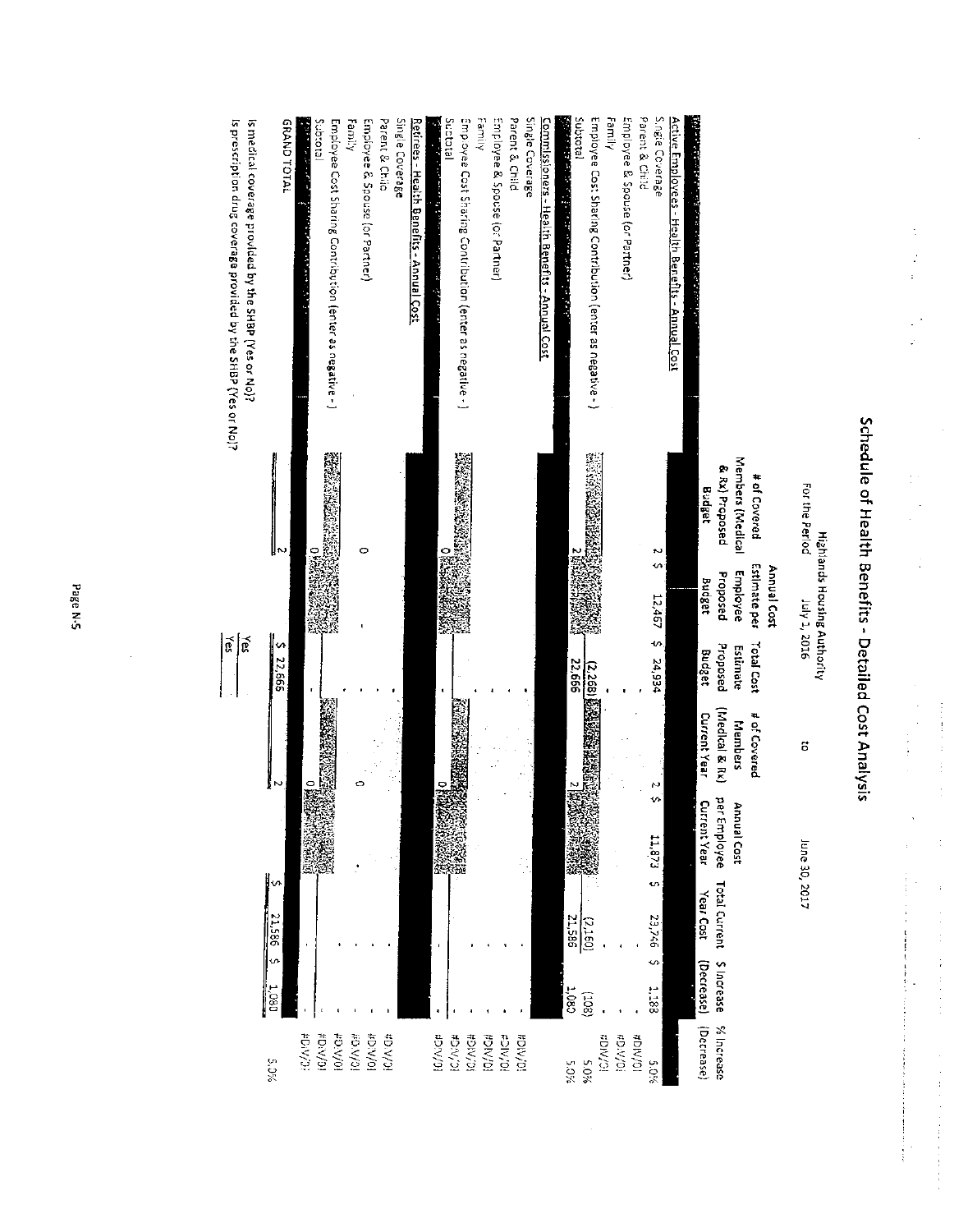| Total liability for accumulated compensated absences at beginning of current year $\;$ \$<br>9,262 |  |  |  |  |  | TOM FALKOWSKI<br>20<br>1,580 | JOHN HEMENWAY<br>24<br>3,142 | JOSEPH CUSAMANO<br>$\overline{5}$<br>2,241 | RENEE DEMARCO<br>$\frac{8}{2}$<br>1,922 | PAMELA CARBONE<br>225<br>377 | Complete the below table for the Authority's accrued liability for compensated absences.<br>Individuals Eligible for Benefit<br>For the Period<br>Gross Days of Accumulated<br>Compensated Absences at<br>beginning of Current Year<br>July 1, 2016<br>Dollar Value of<br>Compensated<br>Absence<br>Accrued<br>Liabillty<br>5<br>Approved<br>(check applicable items)<br>Legal<br>Labor<br>June 30, 2017<br>Agreement<br>Basis for Benefit<br>Resolution |
|----------------------------------------------------------------------------------------------------|--|--|--|--|--|------------------------------|------------------------------|--------------------------------------------|-----------------------------------------|------------------------------|----------------------------------------------------------------------------------------------------------------------------------------------------------------------------------------------------------------------------------------------------------------------------------------------------------------------------------------------------------------------------------------------------------------------------------------------------------|
|                                                                                                    |  |  |  |  |  |                              |                              |                                            |                                         |                              |                                                                                                                                                                                                                                                                                                                                                                                                                                                          |
|                                                                                                    |  |  |  |  |  |                              |                              |                                            |                                         |                              | Individual                                                                                                                                                                                                                                                                                                                                                                                                                                               |
|                                                                                                    |  |  |  |  |  |                              |                              |                                            |                                         |                              | Employment<br>Agreement                                                                                                                                                                                                                                                                                                                                                                                                                                  |

 $\label{eq:2.1} \mathcal{S} = \mathcal{S} \times \mathcal{S} \times \mathcal{S} \times \mathcal{S} \times \mathcal{S} \times \mathcal{S} \times \mathcal{S} \times \mathcal{S} \times \mathcal{S} \times \mathcal{S} \times \mathcal{S} \times \mathcal{S} \times \mathcal{S} \times \mathcal{S} \times \mathcal{S} \times \mathcal{S} \times \mathcal{S} \times \mathcal{S} \times \mathcal{S} \times \mathcal{S} \times \mathcal{S} \times \mathcal{S} \times \mathcal{S} \times \mathcal{S} \times \mathcal{S} \times \mathcal{$ 

 $\frac{1}{2}$ 

 $\frac{1}{2}$ 

ź  $\left\langle \cdot \right\rangle$  Î

Schedule of Accumulated Liability for Compensated Absences

Page N-6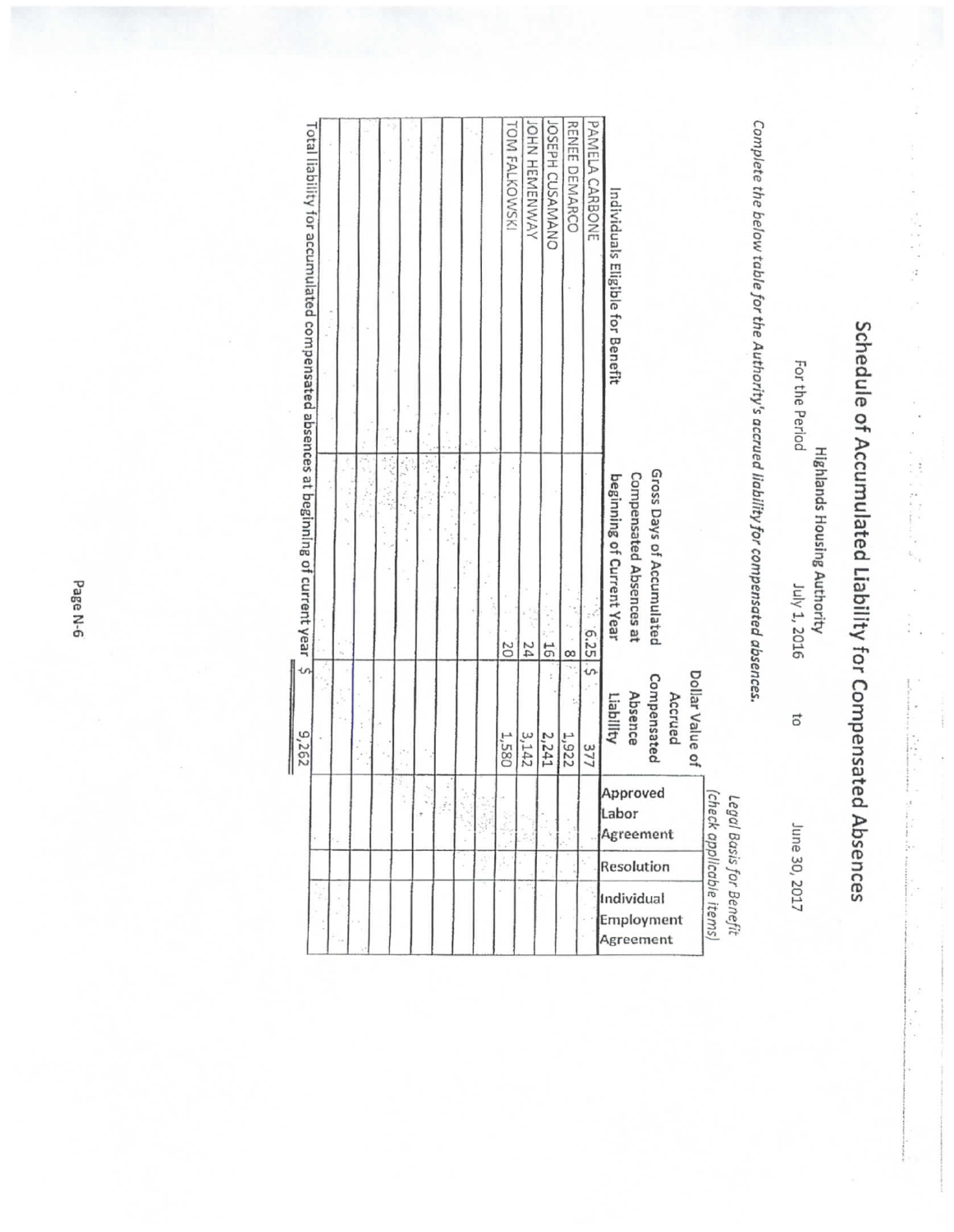Schedule of Shared Service Agreements

 $\frac{1}{2}$ 

 $\frac{1}{2}$ 

J.

 $\mathcal{L}_{\mathcal{A}}$  , which is a set of the set of the set of the set of the set of the set of the set of the set of the set of the set of the set of the set of the set of the set of the set of the set of the set of the set of

**Highlands Housing Authority** 

 $\sigma$ 

Iune 30, 2017

Enter the shared service agreements that the Authority currently engages in and identify the amount that is received/pald for those services.

July 1, 2016

For the Period

| 18,045                    | 1/1/2016   12/31/2016 |           |                                   | Accounting Services | Highlands Housing Authority                                      | Perth Amboy Housing Authority    |
|---------------------------|-----------------------|-----------|-----------------------------------|---------------------|------------------------------------------------------------------|----------------------------------|
| 570.57                    | T/17356   17/31/2016  |           |                                   | Management Services | Highlands Housing Authority                                      | Perti Amboy Housing Authority    |
| <b>Authority</b>          | <b>End Date</b>       | Date      | needed)                           |                     | Name of Entity Receiving Service Type of Shared Service Provided | Name of Entity Providing Service |
| Paid from<br>Received by/ | Effective Agreement   | Agreement | Comments (Enter more specifics if |                     |                                                                  |                                  |
| Amount to be              |                       |           |                                   |                     |                                                                  |                                  |

 $\ddot{\phantom{0}}$ 

 $\frac{1}{2}$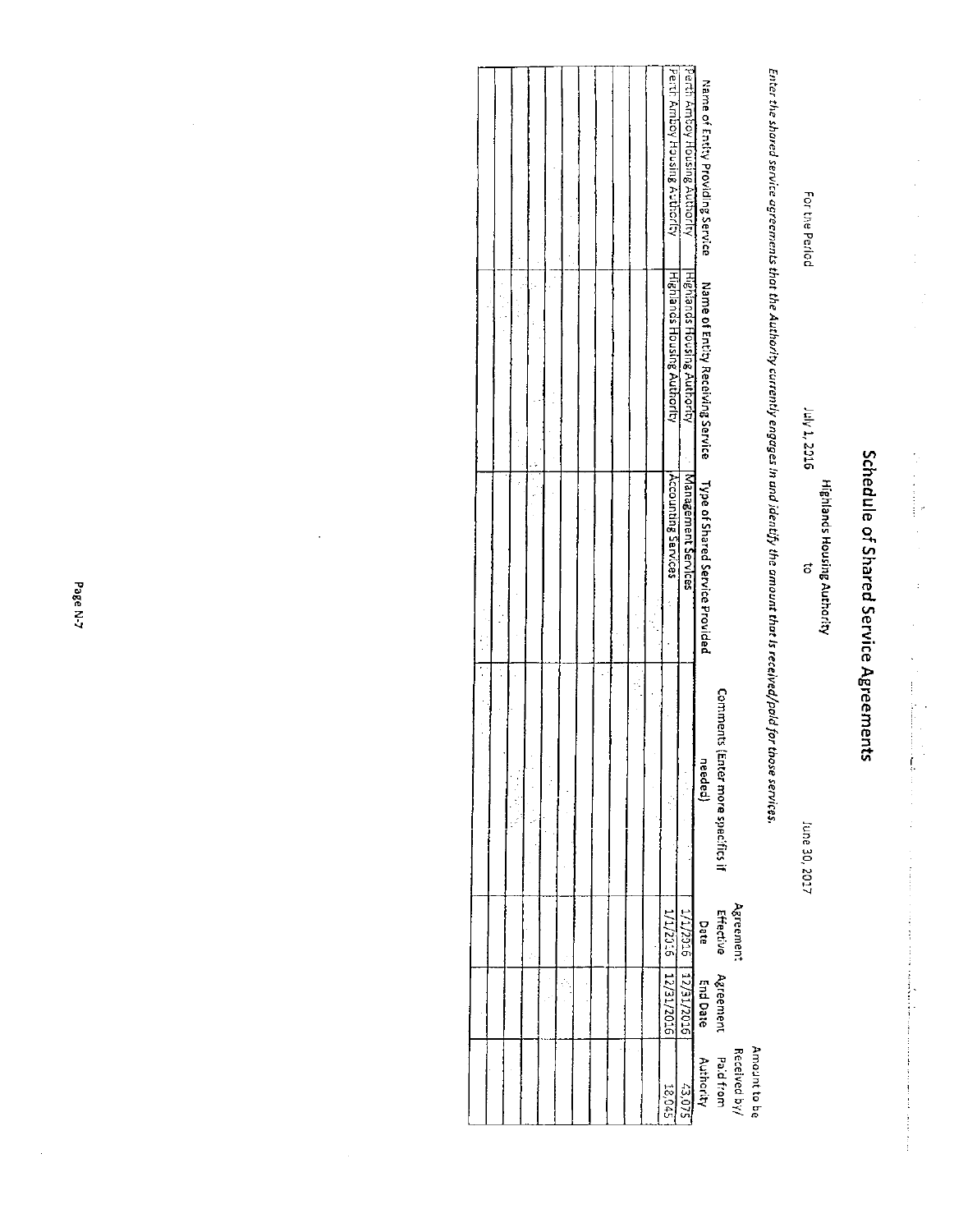# 2016/2017 HOUSING AUTHORITY BUDGET

# Financial Schedulcs Section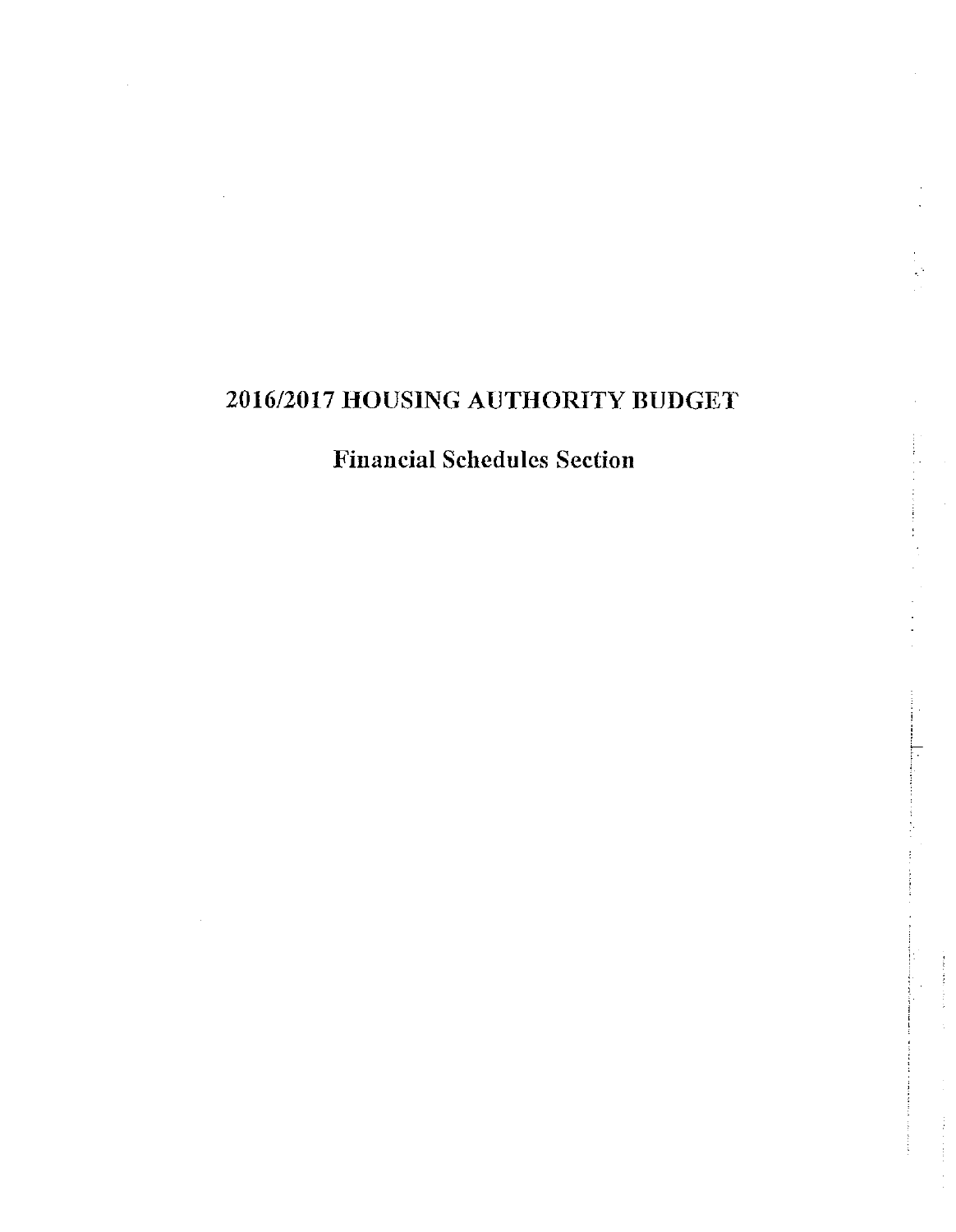| $76.5\%$                                            | ∣∽<br>(51.61C)                                       | ⊩∽<br>H<br>69,250              | 17,640                         |                        |                           |                                            |                              |                                                                                |
|-----------------------------------------------------|------------------------------------------------------|--------------------------------|--------------------------------|------------------------|---------------------------|--------------------------------------------|------------------------------|--------------------------------------------------------------------------------|
|                                                     |                                                      |                                |                                | <b>S</b><br>J.<br>l en | $\bullet$<br>$\mathbf{v}$ |                                            | s<br>17,640<br><sub>n</sub>  | ANTICIPATED SURPLUS (DEFICIT)                                                  |
| 7.2%                                                | 65,930                                               | 913,030                        | 096'816                        |                        |                           |                                            |                              |                                                                                |
| <b>EDIV/OR</b>                                      |                                                      | $\blacksquare$                 |                                |                        |                           |                                            | 096'826                      | Net Total Appropriations                                                       |
|                                                     |                                                      |                                |                                |                        |                           |                                            |                              | Less: Total Unrestricted Net Position Utilized                                 |
| 7.2%                                                | 02.930                                               | 513,030                        | 378,960                        |                        |                           |                                            | 096'846                      | Deficit<br>Total Appropriations and Accumulated                                |
| #DiV/CI                                             |                                                      | $\pmb{\mathfrak{r}}$           |                                |                        | ×                         |                                            |                              | Accumulated Deficit                                                            |
| #DIV/0                                              |                                                      |                                |                                |                        | ,                         |                                            |                              |                                                                                |
| <b>BDIVOL</b><br><b>HOIV/OI</b>                     | $\bullet$                                            |                                |                                |                        |                           |                                            |                              | Total Other Non-Operating Appropriations<br>Total Non-Operating Appropriations |
| 7.2%                                                | 02.930                                               | 913,030                        | 096'826                        |                        |                           |                                            | 978,960                      | Net Interest Payments on Debt<br>Total Operating Appropriations                |
| <b>10/A/O#</b>                                      |                                                      |                                | $\cdot$                        |                        |                           |                                            |                              | Lieu of Depreciation<br>Net Principal Payments on Debt Service in              |
| 1.54                                                | <b>50,180</b>                                        | C47569                         | 029'239                        |                        |                           |                                            | 683,620                      | Total Cost of Providing Services                                               |
| 5.6%                                                | 15,750                                               | C65'62                         | <b>022,340</b>                 |                        |                           |                                            | <b>CDE'S62</b>               | Total Administration                                                           |
|                                                     |                                                      |                                |                                |                        |                           |                                            |                              | APPROPRIATIONS                                                                 |
| %ST                                                 | 14,320                                               | 982.280                        | 996,600                        | ٠                      | ٠                         |                                            | 009'956                      | <b>Total Anticipated Revenues</b>                                              |
| %7C-                                                | $\overline{c}$                                       | 11,400                         | 11,350                         |                        |                           |                                            | 1.350                        | Total Non-Operating Revenues                                                   |
| RSC <sup>1</sup>                                    | ∽<br>14,370                                          | $\ddot{\mathbf{v}}$<br>038,078 | $\cdot$<br>085,250             | s<br>¢                 | ı<br>$\sim$               | <b>s</b>                                   | S<br><b>585,250</b>          | Total Operating Revenues                                                       |
|                                                     | All Operations All Operations                        | Operations<br>Total All        | <b>Operations</b><br>Total All | Other Programs         | Voucher<br>Housing        | Section 8                                  | Public Housing<br>Management | REVENUES                                                                       |
| Proposed vs.<br>(Decrease)<br>% increase<br>Adopted | Proposed vs.<br>(Decrease)<br>\$ increase<br>Adopted | Adopted Budget                 |                                |                        | Proposed Budget           |                                            |                              |                                                                                |
|                                                     |                                                      |                                |                                | June 30, 2017          | 5                         | 3102 't And<br>Highlands Housing Authority |                              | For the Period                                                                 |
|                                                     |                                                      |                                |                                |                        | 2016 Budget Summary       |                                            |                              |                                                                                |

 $\mathbf{r}$ 

 $\begin{array}{c} \frac{1}{2} \\ \frac{1}{2} \end{array}$ 

 $\ddot{\phantom{a}}$ İ

 $\mathbf{i}$ 

 $\hat{\epsilon}$ 

 $\frac{1}{2}$ 

 $\ddot{\phantom{a}}$ 

 $\begin{array}{c} \rule{0pt}{2.5ex} \rule{0pt}{2.5ex} \rule{0pt}{2.5ex} \rule{0pt}{2.5ex} \rule{0pt}{2.5ex} \rule{0pt}{2.5ex} \rule{0pt}{2.5ex} \rule{0pt}{2.5ex} \rule{0pt}{2.5ex} \rule{0pt}{2.5ex} \rule{0pt}{2.5ex} \rule{0pt}{2.5ex} \rule{0pt}{2.5ex} \rule{0pt}{2.5ex} \rule{0pt}{2.5ex} \rule{0pt}{2.5ex} \rule{0pt}{2.5ex} \rule{0pt}{2.5ex} \rule{0pt}{2.5ex} \rule{0$ 

 $\frac{1}{2}$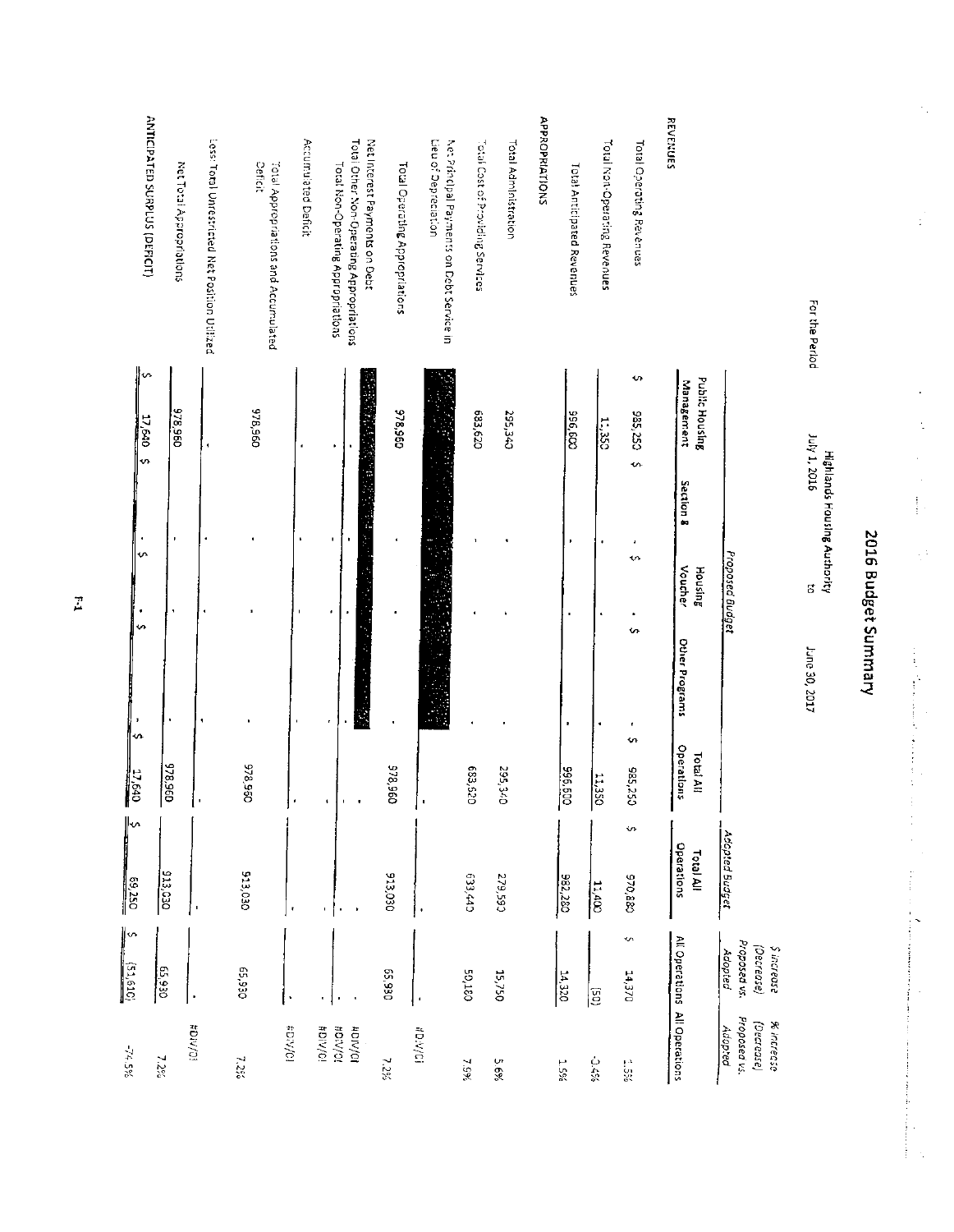### 2016 Revenue Schedule

**Highlands Housing Authority** 

For the Period

July 1, 2016

June 30, 2017  $to$ 

|                                            |                  |                          | Proposed Budget |                          |                  | Adopted Budget    | s Increase<br>(Decrease)<br>Proposed vs.<br>Adopted | X increase<br>(Decrease)<br>Proposed vs.<br>Adopted |
|--------------------------------------------|------------------|--------------------------|-----------------|--------------------------|------------------|-------------------|-----------------------------------------------------|-----------------------------------------------------|
|                                            | Public Housing   |                          | Housing         |                          | <b>Total All</b> | <b>Total Ail</b>  |                                                     |                                                     |
|                                            | Management       | Section 8                | Voucher         | Other Programs           | Operations       | <b>Operations</b> |                                                     | All Operations All Operations                       |
| <b>OPFRATING REVENUES</b>                  |                  |                          |                 |                          |                  |                   |                                                     |                                                     |
| <b>Rental Fees</b>                         |                  |                          |                 |                          |                  |                   |                                                     |                                                     |
| Homebuyers' Monthly Payments               |                  |                          |                 |                          | \$               | Ś                 | \$                                                  | #DIV/0!                                             |
| <b>Dwelling Rental</b>                     | 520,570          |                          |                 |                          | \$20,570         | 518,300           | 2,270                                               | 0.4%                                                |
| <b>Excess Utilities</b>                    | 7.800            |                          |                 |                          | 7,800            | 8,400             | (600)                                               | $-7.1%$                                             |
| Non-Dwetting Rental                        |                  |                          |                 |                          |                  |                   |                                                     | #DIV/01                                             |
| <b>HOD Operating Subsidy</b>               | 374,280          |                          |                 |                          | 374,280          | 419,180           | (44,900)                                            | $-10.7%$                                            |
| New Construction - Acc Section 8           |                  |                          |                 |                          |                  |                   |                                                     | #DIV/0!                                             |
| Voucher - Acc Housing Voucher              |                  |                          |                 |                          |                  |                   |                                                     | KOIV/0!                                             |
| <b>Total Rental Fees</b>                   | 902,650          |                          |                 |                          | 902,650          | 945,830           | (43,230)                                            | $-4.0%$                                             |
| Other Operating Revenues (List)            |                  |                          |                 |                          |                  |                   |                                                     |                                                     |
| Capital Fund                               | 70,000           |                          |                 |                          | 70,000           | 12,400            | 57,600                                              | 464.5%                                              |
| Tenant Charges                             | 3,600            |                          |                 |                          | 3,600            | 3,600             |                                                     | 0.0%                                                |
| Laundry Commissions                        | 3,000            |                          |                 |                          | 3,000            | 3,000             |                                                     | 0.0%                                                |
| Late Fees                                  | 6,000            |                          |                 |                          | 6,000            | 6,000             |                                                     | 0.75                                                |
| <b>Total Other Revenue</b>                 | 82,600           |                          |                 |                          | 82,600           | 25,000            | 57,600                                              | 230.4%                                              |
| <b>Total Operating Revenues</b>            | 985,250          |                          |                 | $\overline{\phantom{a}}$ | 985,250          | 970,880           | 14,370                                              | 1.5%                                                |
| <b>NON-OPERATING REVENUES</b>              |                  |                          |                 |                          |                  |                   |                                                     |                                                     |
| Grants & Entitlements (List)               |                  |                          |                 |                          |                  |                   |                                                     |                                                     |
| Capital Fund Administration                | 10,000           |                          |                 |                          | 10,000           | 10,000            |                                                     | 0.0%                                                |
| Grant #2                                   |                  |                          |                 |                          |                  |                   |                                                     | HOIV/0!                                             |
| Grant #3                                   |                  |                          |                 |                          |                  |                   |                                                     | #DIV/01                                             |
| Grant #4                                   |                  |                          |                 |                          |                  |                   |                                                     | #DIV/0!                                             |
| <b>Total Grants &amp; Entitlements</b>     | 10,000           |                          |                 |                          | 10,000           | 10,000            |                                                     | 0.0%                                                |
| Local Subsidies & Donations (Ust)          |                  |                          |                 |                          |                  |                   |                                                     |                                                     |
| Local Subsidy #1                           |                  |                          |                 |                          |                  |                   |                                                     | #DIV/01                                             |
| Local Subsidy #2                           |                  |                          |                 |                          |                  |                   |                                                     | #DIV/0!                                             |
| Local Subsidy #3                           |                  |                          |                 |                          |                  |                   |                                                     | #DIV/01                                             |
| Local Subsidy #4                           |                  |                          |                 |                          |                  |                   |                                                     | #DIV/01                                             |
| Total Local Subsidies & Donations          |                  |                          |                 |                          |                  |                   |                                                     | #DIV/0!                                             |
| Interest on Investments & Deposits         |                  |                          |                 |                          |                  |                   |                                                     |                                                     |
| Investments                                | 1,350            |                          |                 |                          | 1,350            | 1,400             | (50)                                                | 3.6%                                                |
| Security Deposits                          |                  |                          |                 |                          |                  |                   | $\overline{a}$                                      | #DIV/01                                             |
| Penalties                                  |                  |                          |                 |                          |                  |                   |                                                     | #DIV/0!                                             |
| Other Investments<br><b>Total Interest</b> | 1,350            |                          |                 |                          | 1,350            | 1,400             | (50)                                                | #DIV/01                                             |
| Other Non-Operating Revenues (List)        |                  |                          |                 |                          |                  |                   |                                                     | 3.6%                                                |
| Other Non Operating #1                     |                  |                          |                 |                          |                  |                   |                                                     | #DIV/0!                                             |
| Other Non-Operating #2                     |                  |                          |                 |                          |                  |                   |                                                     |                                                     |
| Other Non-Operating #3                     |                  |                          |                 |                          |                  |                   |                                                     | #DIV/01<br>HOIV/01                                  |
| Other Non-Operating #4                     |                  |                          |                 |                          |                  |                   |                                                     | #DIV/0!                                             |
| Other Non-Operating Revenues               |                  |                          |                 | $\bullet$                |                  |                   |                                                     | #DIV/0!                                             |
| <b>Total Non-Operating Revenues</b>        | 11,350           | $\overline{\phantom{a}}$ | $\blacksquare$  | $\sim$                   | 11,350           | 11,400            | (SO)                                                | $-0.4%$                                             |
| IOTAL ANTICIPATED REVENUES                 | \$<br>996,600 \$ | Ş                        | $\blacksquare$  | \$<br>$\blacksquare$     | \$<br>996,600    | \$<br>982,280     | \$<br>14,320                                        | 1.5%                                                |
|                                            |                  |                          |                 |                          |                  |                   |                                                     |                                                     |

l,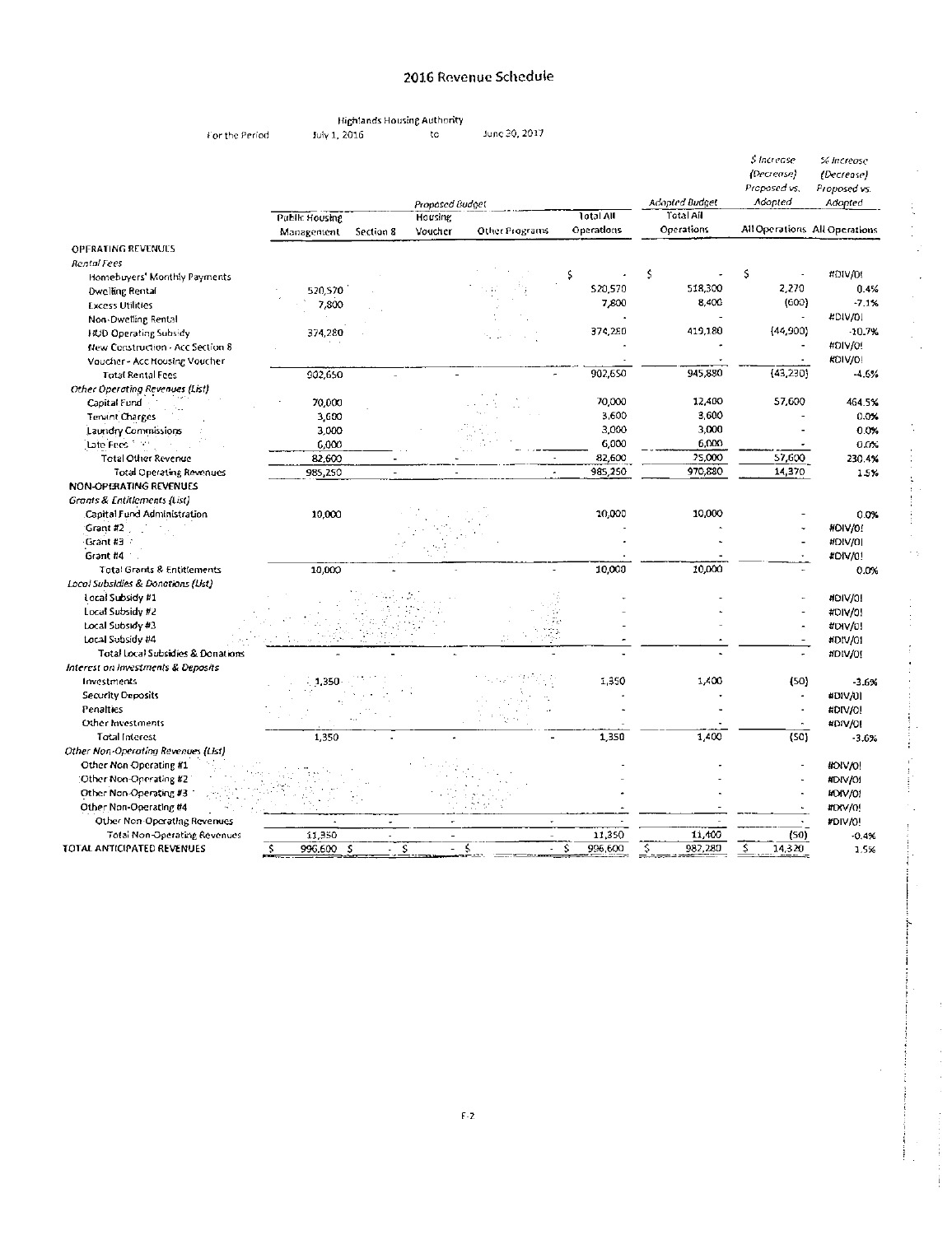# 2015 Adopted Revenue Schedule

# **Highlands Housing Authority**

| <b>Total All</b><br>Housing<br><b>Public Housing</b><br>Operations<br>Voucher<br>Other Programs<br>Section 8<br>Management<br><b>OPERATING REVENUES</b><br>Rental Fees<br>\$<br>Homebuyers' Monthly Payments<br>518,300<br>518,300<br><b>Dwelling Rental</b><br>8,400<br>8,400<br><b>Excess Utilities</b><br>Non-Dwelling Rental<br>419,180<br>419,180<br><b>HUD Operating Subsidy</b><br>New Construction - Acc Section 8<br>Voucher - Acc Housing Voucher<br>945,880<br><b>Total Rental Fees</b><br>945,880<br><b>Other Operating Revenues (List)</b><br>12,400<br>Capital Fund<br>12,400<br>3,600<br><b>Tenant Charges</b><br>$-3,600$<br>3,000<br>Laundry Commissions<br>3,000<br>6,000<br><b>Late Fees</b><br>6,000<br>25,000<br><b>Total Other Revenue</b><br>25,000<br>$\ddot{\phantom{0}}$<br>970,880<br><b>Total Operating Revenues</b><br>970,880<br><b>NON-OPERATING REVENUES</b><br><b>Grants &amp; Entitlements (List)</b><br>10,000<br>'Capital Fund Administration<br>10,000<br>Grant #2<br>Grant #3<br>Grant #4<br>10,000<br><b>Total Grants &amp; Entitlements</b><br>10,000<br>Local Subsidies & Donations (List)<br>Local Subsidy #1<br>Local Subsidy #2<br>Local Subsidy #3<br>Local Subsidy #4<br><b>Total Local Subsidies &amp; Donations</b><br>Interest on Investments & Deposits<br>1,400<br>1,400<br>Investments<br><b>Security Deposits</b><br>Penalties<br>Other Investments<br>ja Stur<br>1,400<br>1,400<br><b>Total Interest</b><br>Other Non-Operating Revenues (List)<br>Other Non-Operating #2<br>Other Non-Operating #3<br>Other Non-Operating #4<br><b>Other Non-Operating Revenues</b><br>$\overline{\phantom{a}}$<br>11,400<br><b>Total Non-Operating Revenues</b><br>11,400<br>$\zeta$<br>982,280 \$<br>$\overline{\phantom{a}}$<br>$\overline{\phantom{a}}$ |                            |  | Adopted Budget |                     |
|----------------------------------------------------------------------------------------------------------------------------------------------------------------------------------------------------------------------------------------------------------------------------------------------------------------------------------------------------------------------------------------------------------------------------------------------------------------------------------------------------------------------------------------------------------------------------------------------------------------------------------------------------------------------------------------------------------------------------------------------------------------------------------------------------------------------------------------------------------------------------------------------------------------------------------------------------------------------------------------------------------------------------------------------------------------------------------------------------------------------------------------------------------------------------------------------------------------------------------------------------------------------------------------------------------------------------------------------------------------------------------------------------------------------------------------------------------------------------------------------------------------------------------------------------------------------------------------------------------------------------------------------------------------------------------------------------------------------------------------------------------------------------------------------------|----------------------------|--|----------------|---------------------|
|                                                                                                                                                                                                                                                                                                                                                                                                                                                                                                                                                                                                                                                                                                                                                                                                                                                                                                                                                                                                                                                                                                                                                                                                                                                                                                                                                                                                                                                                                                                                                                                                                                                                                                                                                                                                    |                            |  |                |                     |
|                                                                                                                                                                                                                                                                                                                                                                                                                                                                                                                                                                                                                                                                                                                                                                                                                                                                                                                                                                                                                                                                                                                                                                                                                                                                                                                                                                                                                                                                                                                                                                                                                                                                                                                                                                                                    |                            |  |                |                     |
|                                                                                                                                                                                                                                                                                                                                                                                                                                                                                                                                                                                                                                                                                                                                                                                                                                                                                                                                                                                                                                                                                                                                                                                                                                                                                                                                                                                                                                                                                                                                                                                                                                                                                                                                                                                                    |                            |  |                |                     |
|                                                                                                                                                                                                                                                                                                                                                                                                                                                                                                                                                                                                                                                                                                                                                                                                                                                                                                                                                                                                                                                                                                                                                                                                                                                                                                                                                                                                                                                                                                                                                                                                                                                                                                                                                                                                    |                            |  |                |                     |
|                                                                                                                                                                                                                                                                                                                                                                                                                                                                                                                                                                                                                                                                                                                                                                                                                                                                                                                                                                                                                                                                                                                                                                                                                                                                                                                                                                                                                                                                                                                                                                                                                                                                                                                                                                                                    |                            |  |                |                     |
|                                                                                                                                                                                                                                                                                                                                                                                                                                                                                                                                                                                                                                                                                                                                                                                                                                                                                                                                                                                                                                                                                                                                                                                                                                                                                                                                                                                                                                                                                                                                                                                                                                                                                                                                                                                                    |                            |  |                |                     |
|                                                                                                                                                                                                                                                                                                                                                                                                                                                                                                                                                                                                                                                                                                                                                                                                                                                                                                                                                                                                                                                                                                                                                                                                                                                                                                                                                                                                                                                                                                                                                                                                                                                                                                                                                                                                    |                            |  |                |                     |
|                                                                                                                                                                                                                                                                                                                                                                                                                                                                                                                                                                                                                                                                                                                                                                                                                                                                                                                                                                                                                                                                                                                                                                                                                                                                                                                                                                                                                                                                                                                                                                                                                                                                                                                                                                                                    |                            |  |                |                     |
|                                                                                                                                                                                                                                                                                                                                                                                                                                                                                                                                                                                                                                                                                                                                                                                                                                                                                                                                                                                                                                                                                                                                                                                                                                                                                                                                                                                                                                                                                                                                                                                                                                                                                                                                                                                                    |                            |  |                |                     |
|                                                                                                                                                                                                                                                                                                                                                                                                                                                                                                                                                                                                                                                                                                                                                                                                                                                                                                                                                                                                                                                                                                                                                                                                                                                                                                                                                                                                                                                                                                                                                                                                                                                                                                                                                                                                    |                            |  |                |                     |
|                                                                                                                                                                                                                                                                                                                                                                                                                                                                                                                                                                                                                                                                                                                                                                                                                                                                                                                                                                                                                                                                                                                                                                                                                                                                                                                                                                                                                                                                                                                                                                                                                                                                                                                                                                                                    |                            |  |                |                     |
|                                                                                                                                                                                                                                                                                                                                                                                                                                                                                                                                                                                                                                                                                                                                                                                                                                                                                                                                                                                                                                                                                                                                                                                                                                                                                                                                                                                                                                                                                                                                                                                                                                                                                                                                                                                                    |                            |  |                |                     |
|                                                                                                                                                                                                                                                                                                                                                                                                                                                                                                                                                                                                                                                                                                                                                                                                                                                                                                                                                                                                                                                                                                                                                                                                                                                                                                                                                                                                                                                                                                                                                                                                                                                                                                                                                                                                    |                            |  |                |                     |
|                                                                                                                                                                                                                                                                                                                                                                                                                                                                                                                                                                                                                                                                                                                                                                                                                                                                                                                                                                                                                                                                                                                                                                                                                                                                                                                                                                                                                                                                                                                                                                                                                                                                                                                                                                                                    |                            |  |                |                     |
|                                                                                                                                                                                                                                                                                                                                                                                                                                                                                                                                                                                                                                                                                                                                                                                                                                                                                                                                                                                                                                                                                                                                                                                                                                                                                                                                                                                                                                                                                                                                                                                                                                                                                                                                                                                                    |                            |  |                |                     |
|                                                                                                                                                                                                                                                                                                                                                                                                                                                                                                                                                                                                                                                                                                                                                                                                                                                                                                                                                                                                                                                                                                                                                                                                                                                                                                                                                                                                                                                                                                                                                                                                                                                                                                                                                                                                    |                            |  |                |                     |
|                                                                                                                                                                                                                                                                                                                                                                                                                                                                                                                                                                                                                                                                                                                                                                                                                                                                                                                                                                                                                                                                                                                                                                                                                                                                                                                                                                                                                                                                                                                                                                                                                                                                                                                                                                                                    |                            |  |                |                     |
|                                                                                                                                                                                                                                                                                                                                                                                                                                                                                                                                                                                                                                                                                                                                                                                                                                                                                                                                                                                                                                                                                                                                                                                                                                                                                                                                                                                                                                                                                                                                                                                                                                                                                                                                                                                                    |                            |  |                |                     |
|                                                                                                                                                                                                                                                                                                                                                                                                                                                                                                                                                                                                                                                                                                                                                                                                                                                                                                                                                                                                                                                                                                                                                                                                                                                                                                                                                                                                                                                                                                                                                                                                                                                                                                                                                                                                    |                            |  |                |                     |
|                                                                                                                                                                                                                                                                                                                                                                                                                                                                                                                                                                                                                                                                                                                                                                                                                                                                                                                                                                                                                                                                                                                                                                                                                                                                                                                                                                                                                                                                                                                                                                                                                                                                                                                                                                                                    |                            |  |                |                     |
|                                                                                                                                                                                                                                                                                                                                                                                                                                                                                                                                                                                                                                                                                                                                                                                                                                                                                                                                                                                                                                                                                                                                                                                                                                                                                                                                                                                                                                                                                                                                                                                                                                                                                                                                                                                                    |                            |  |                |                     |
|                                                                                                                                                                                                                                                                                                                                                                                                                                                                                                                                                                                                                                                                                                                                                                                                                                                                                                                                                                                                                                                                                                                                                                                                                                                                                                                                                                                                                                                                                                                                                                                                                                                                                                                                                                                                    |                            |  |                |                     |
|                                                                                                                                                                                                                                                                                                                                                                                                                                                                                                                                                                                                                                                                                                                                                                                                                                                                                                                                                                                                                                                                                                                                                                                                                                                                                                                                                                                                                                                                                                                                                                                                                                                                                                                                                                                                    |                            |  |                |                     |
|                                                                                                                                                                                                                                                                                                                                                                                                                                                                                                                                                                                                                                                                                                                                                                                                                                                                                                                                                                                                                                                                                                                                                                                                                                                                                                                                                                                                                                                                                                                                                                                                                                                                                                                                                                                                    |                            |  |                |                     |
|                                                                                                                                                                                                                                                                                                                                                                                                                                                                                                                                                                                                                                                                                                                                                                                                                                                                                                                                                                                                                                                                                                                                                                                                                                                                                                                                                                                                                                                                                                                                                                                                                                                                                                                                                                                                    |                            |  |                |                     |
|                                                                                                                                                                                                                                                                                                                                                                                                                                                                                                                                                                                                                                                                                                                                                                                                                                                                                                                                                                                                                                                                                                                                                                                                                                                                                                                                                                                                                                                                                                                                                                                                                                                                                                                                                                                                    |                            |  |                |                     |
|                                                                                                                                                                                                                                                                                                                                                                                                                                                                                                                                                                                                                                                                                                                                                                                                                                                                                                                                                                                                                                                                                                                                                                                                                                                                                                                                                                                                                                                                                                                                                                                                                                                                                                                                                                                                    |                            |  |                |                     |
|                                                                                                                                                                                                                                                                                                                                                                                                                                                                                                                                                                                                                                                                                                                                                                                                                                                                                                                                                                                                                                                                                                                                                                                                                                                                                                                                                                                                                                                                                                                                                                                                                                                                                                                                                                                                    |                            |  |                |                     |
|                                                                                                                                                                                                                                                                                                                                                                                                                                                                                                                                                                                                                                                                                                                                                                                                                                                                                                                                                                                                                                                                                                                                                                                                                                                                                                                                                                                                                                                                                                                                                                                                                                                                                                                                                                                                    |                            |  |                |                     |
|                                                                                                                                                                                                                                                                                                                                                                                                                                                                                                                                                                                                                                                                                                                                                                                                                                                                                                                                                                                                                                                                                                                                                                                                                                                                                                                                                                                                                                                                                                                                                                                                                                                                                                                                                                                                    |                            |  |                |                     |
|                                                                                                                                                                                                                                                                                                                                                                                                                                                                                                                                                                                                                                                                                                                                                                                                                                                                                                                                                                                                                                                                                                                                                                                                                                                                                                                                                                                                                                                                                                                                                                                                                                                                                                                                                                                                    |                            |  |                |                     |
|                                                                                                                                                                                                                                                                                                                                                                                                                                                                                                                                                                                                                                                                                                                                                                                                                                                                                                                                                                                                                                                                                                                                                                                                                                                                                                                                                                                                                                                                                                                                                                                                                                                                                                                                                                                                    |                            |  |                |                     |
|                                                                                                                                                                                                                                                                                                                                                                                                                                                                                                                                                                                                                                                                                                                                                                                                                                                                                                                                                                                                                                                                                                                                                                                                                                                                                                                                                                                                                                                                                                                                                                                                                                                                                                                                                                                                    |                            |  |                |                     |
|                                                                                                                                                                                                                                                                                                                                                                                                                                                                                                                                                                                                                                                                                                                                                                                                                                                                                                                                                                                                                                                                                                                                                                                                                                                                                                                                                                                                                                                                                                                                                                                                                                                                                                                                                                                                    |                            |  |                |                     |
|                                                                                                                                                                                                                                                                                                                                                                                                                                                                                                                                                                                                                                                                                                                                                                                                                                                                                                                                                                                                                                                                                                                                                                                                                                                                                                                                                                                                                                                                                                                                                                                                                                                                                                                                                                                                    |                            |  |                |                     |
|                                                                                                                                                                                                                                                                                                                                                                                                                                                                                                                                                                                                                                                                                                                                                                                                                                                                                                                                                                                                                                                                                                                                                                                                                                                                                                                                                                                                                                                                                                                                                                                                                                                                                                                                                                                                    |                            |  |                |                     |
|                                                                                                                                                                                                                                                                                                                                                                                                                                                                                                                                                                                                                                                                                                                                                                                                                                                                                                                                                                                                                                                                                                                                                                                                                                                                                                                                                                                                                                                                                                                                                                                                                                                                                                                                                                                                    |                            |  |                |                     |
|                                                                                                                                                                                                                                                                                                                                                                                                                                                                                                                                                                                                                                                                                                                                                                                                                                                                                                                                                                                                                                                                                                                                                                                                                                                                                                                                                                                                                                                                                                                                                                                                                                                                                                                                                                                                    |                            |  |                |                     |
|                                                                                                                                                                                                                                                                                                                                                                                                                                                                                                                                                                                                                                                                                                                                                                                                                                                                                                                                                                                                                                                                                                                                                                                                                                                                                                                                                                                                                                                                                                                                                                                                                                                                                                                                                                                                    |                            |  |                |                     |
|                                                                                                                                                                                                                                                                                                                                                                                                                                                                                                                                                                                                                                                                                                                                                                                                                                                                                                                                                                                                                                                                                                                                                                                                                                                                                                                                                                                                                                                                                                                                                                                                                                                                                                                                                                                                    |                            |  |                |                     |
|                                                                                                                                                                                                                                                                                                                                                                                                                                                                                                                                                                                                                                                                                                                                                                                                                                                                                                                                                                                                                                                                                                                                                                                                                                                                                                                                                                                                                                                                                                                                                                                                                                                                                                                                                                                                    |                            |  |                |                     |
|                                                                                                                                                                                                                                                                                                                                                                                                                                                                                                                                                                                                                                                                                                                                                                                                                                                                                                                                                                                                                                                                                                                                                                                                                                                                                                                                                                                                                                                                                                                                                                                                                                                                                                                                                                                                    |                            |  |                |                     |
|                                                                                                                                                                                                                                                                                                                                                                                                                                                                                                                                                                                                                                                                                                                                                                                                                                                                                                                                                                                                                                                                                                                                                                                                                                                                                                                                                                                                                                                                                                                                                                                                                                                                                                                                                                                                    |                            |  |                |                     |
|                                                                                                                                                                                                                                                                                                                                                                                                                                                                                                                                                                                                                                                                                                                                                                                                                                                                                                                                                                                                                                                                                                                                                                                                                                                                                                                                                                                                                                                                                                                                                                                                                                                                                                                                                                                                    |                            |  |                |                     |
|                                                                                                                                                                                                                                                                                                                                                                                                                                                                                                                                                                                                                                                                                                                                                                                                                                                                                                                                                                                                                                                                                                                                                                                                                                                                                                                                                                                                                                                                                                                                                                                                                                                                                                                                                                                                    |                            |  |                |                     |
|                                                                                                                                                                                                                                                                                                                                                                                                                                                                                                                                                                                                                                                                                                                                                                                                                                                                                                                                                                                                                                                                                                                                                                                                                                                                                                                                                                                                                                                                                                                                                                                                                                                                                                                                                                                                    |                            |  |                |                     |
|                                                                                                                                                                                                                                                                                                                                                                                                                                                                                                                                                                                                                                                                                                                                                                                                                                                                                                                                                                                                                                                                                                                                                                                                                                                                                                                                                                                                                                                                                                                                                                                                                                                                                                                                                                                                    | TOTAL ANTICIPATED REVENUES |  |                | \$<br>\$<br>982,280 |